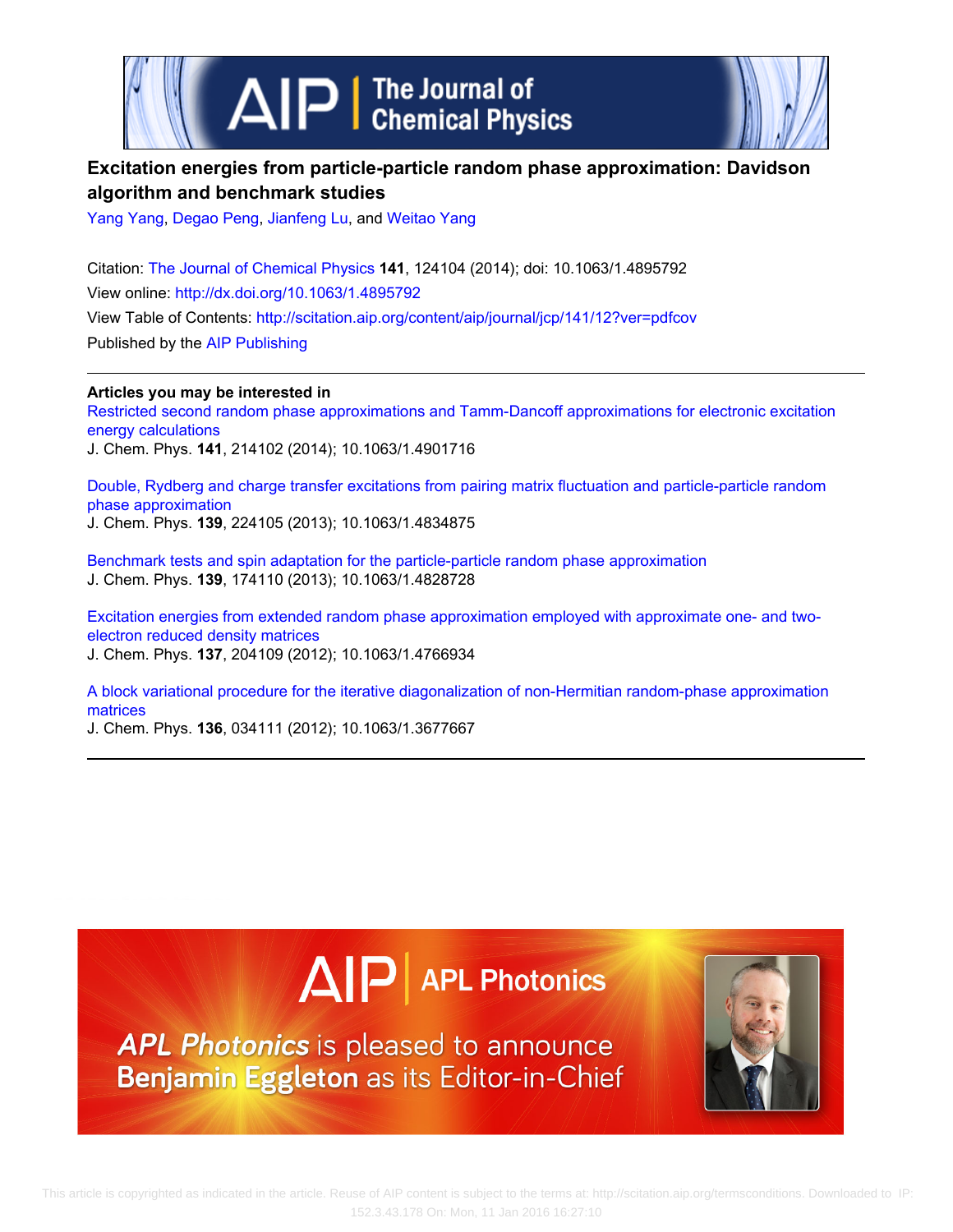

## **[Excitation energies from particle-particle random phase approximation:](http://dx.doi.org/10.1063/1.4895792) [Davidson algorithm and benchmark studies](http://dx.doi.org/10.1063/1.4895792)**

Yang Yang,<sup>1</sup> Degao Peng,<sup>1</sup> Jianfeng Lu,<sup>2</sup> and Weitao Yang<sup>3[,a\)](#page-1-0)</sup>

<sup>1</sup>*Department of Chemistry, Duke University, Durham, North Carolina 27708, USA*

<sup>2</sup>*Department of Mathematics, Department of Chemistry, and Department of Physics, Duke University, Durham, North Carolina 27708, USA*

<sup>3</sup>*Department of Chemistry and Department of Physics, Duke University, Durham, North Carolina 27708, USA and Key Laboratory of Theoretical Chemistry of Environment, Ministry of Education, School of Chemistry and Environment, South China Normal University, Guangzhou 510006, China*

(Received 23 May 2014; accepted 4 September 2014; published online 22 September 2014)

The particle-particle random phase approximation (pp-RPA) has been used to investigate excitation problems in our recent paper [Y. Yang, H. van Aggelen, and W. Yang, J. Chem. Phys. **139**, 224105 (2013)]. It has been shown to be capable of describing double, Rydberg, and charge transfer excitations, which are challenging for conventional time-dependent density functional theory (TDDFT). However, its performance on larger molecules is unknown as a result of its expensive  $O(N<sup>6</sup>)$  scaling. In this article, we derive and implement a Davidson iterative algorithm for the pp-RPA to calculate the lowest few excitations for large systems. The formal scaling is reduced to  $O(N^4)$ , which is comparable with the commonly used configuration interaction singles (CIS) and TDDFT methods. With this iterative algorithm, we carried out benchmark tests on molecules that are significantly larger than the molecules in our previous paper with a reasonably large basis set. Despite some self-consistent field convergence problems with ground state calculations of  $(N - 2)$ -electron systems, we are able to accurately capture lowest few excitations for systems with converged calculations. Compared to CIS and TDDFT, there is no systematic bias for the pp-RPA with the mean signed error close to zero. The mean absolute error of pp-RPA with B3LYP or PBE references is similar to that of TDDFT, which suggests that the pp-RPA is a comparable method to TDDFT for large molecules. Moreover, excitations with relatively large non-HOMO excitation contributions are also well described in terms of excitation energies, as long as there is also a relatively large HOMO excitation contribution. These findings, in conjunction with the capability of pp-RPA for describing challenging excitations shown earlier, further demonstrate the potential of pp-RPA as a reliable and general method to describe excitations, and to be a good alternative to TDDFT methods. *© 2014 AIP Publishing LLC*. [\[http://dx.doi.org/10.1063/1.4895792\]](http://dx.doi.org/10.1063/1.4895792)

#### **I. INTRODUCTION**

To predict electronic excited states with high accuracy and efficiency has been a great desire for theoretical chemists for a long time. Many theoretical approaches<sup>[1–](#page-10-0)[6](#page-10-1)</sup> have been developed over the past few decades. Among these approaches, time-dependent density functional theory (TDDFT) $4,7$  $4,7$  has been widely used in large systems because of its low computational cost and satisfying accuracy. However, its inability to well describe double, Rydberg, charge transfer, and extended  $\pi$ -systems excitations<sup>[6](#page-10-1)</sup> within its formal linearresponse formulation has seen its limitation in many practical applications.

Recently, the particle-particle (pp-) random phase approximation  $(RPA)$ ,<sup>[8](#page-10-4)[–10](#page-10-5)</sup> a counterpart of the more well-known particle-hole (ph-)  $RPA$ ,  $11-15$  $11-15$  has been adopted from nuclear physics<sup>[16,](#page-10-8) [17](#page-10-9)</sup> for applications in electronic systems. Furthermore, the pp-RPA correlation energy can be viewed as a simplest approximation within the exact formulation of electronic correlation energy in terms of the adiabatic-connection and the pairing matrix fluctuation. $8$  The discussion of pp-RPA has been extended to many more aspects, including: (1) the pp-RPA's equivalence to ladder-coupled-cluster doubles  $(ICCD)$ ,  $(9, 10)$  $(9, 10)$  $(9, 10)$  (2) extensive benchmark tests on enthalpies of formation, reaction energies, reaction barriers, and van der Waals interactions,  $18, 19$  $18, 19$  (3) the ladder channel's performance on homogeneous electron gas,  $20, 21$  $20, 21$  $20, 21$  (4) the cost reduction from  $O(N^6)$  to  $O(N^4)$  within the ICCD formulation by using the tensor-hyper-contraction technique.<sup>22</sup> These above discussions are all within the field of correlation energy calculations. Meanwhile, we developed an approach to calculate excitation energies based on the pp-RPA. $^{23}$  $^{23}$  $^{23}$  It has been tested on a small number of atoms and molecules to illustrate its ability to describe double, Rydberg, and charge transfer excitations with a proper choice of DFT/Hartree-Fock (HF) references. We also carried out calculations with particle-particle Tamm-Dancoff approximation (pp-TDA) and the results are very similar to pp-RPA for those small systems. Moreover, like the linear response TDDFT, we formulate our approach<sup>24</sup> by investigating the linear response of systems to pairing fields, which we name it as the TDDFT-P theory. We conclude that our approach of calculating excitation energies with pp-RPA is a

0021-9606/2014/141(12)/124104/10/\$30.00 **141**, 124104-1 © 2014 AIP Publishing LLC

<span id="page-1-0"></span>a)Electronic mail: [Weitao.Yang@duke.edu](mailto: Weitao.Yang@duke.edu)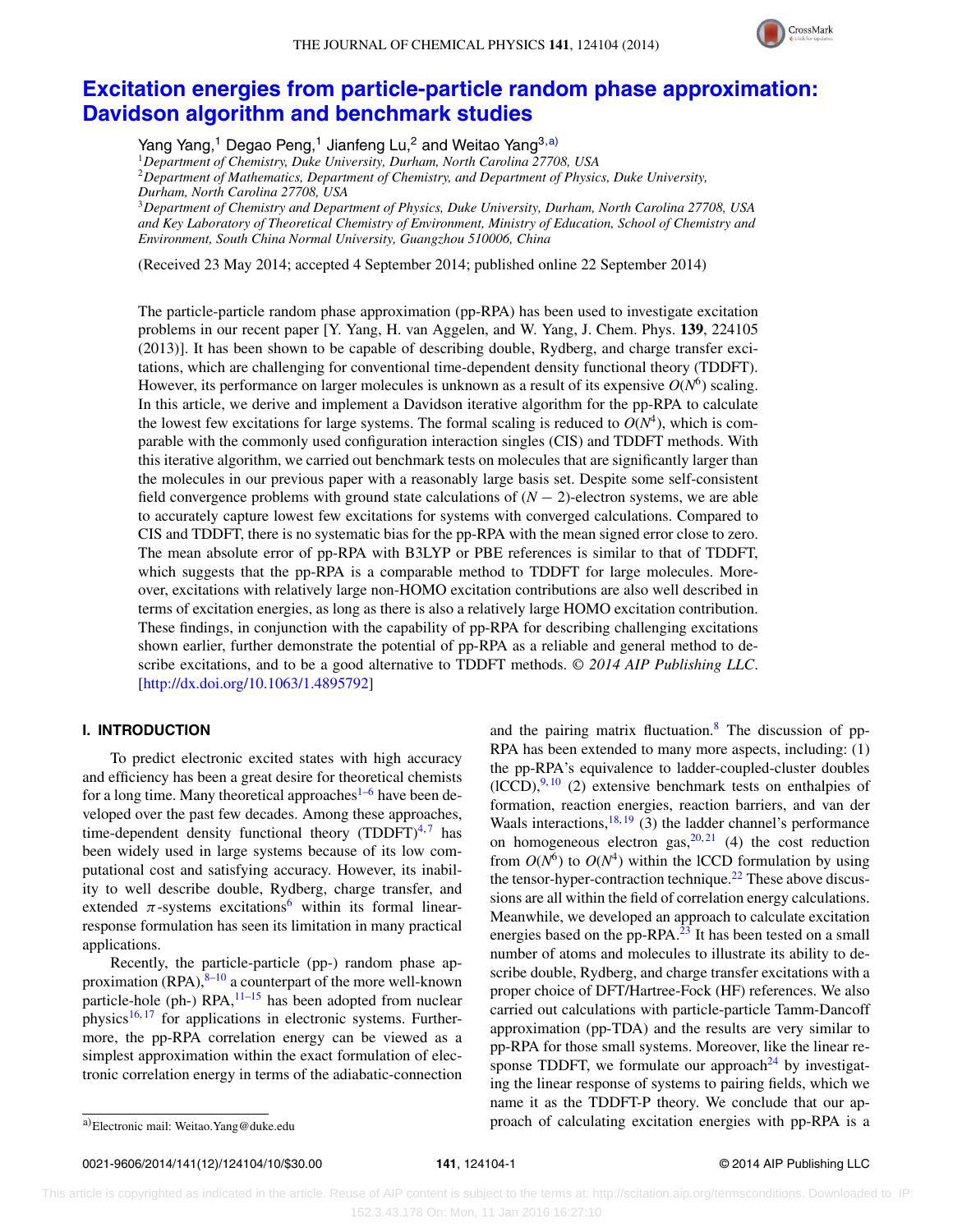<span id="page-2-0"></span>

FIG. 1. Schematic sketch of the relation between pp-RPA and pp-TDA and the ways to derive them.

special case for the TDDFT-P theory with a bare Coulomb kernel, without considering the contributions of the pairing matrix to the exchange correlation energy. The TDDFT-P formulation requires the use of the (generalized) Kohn-Sham DFT reference in the formulation and therefore naturally justifies the use of approximate DFT references in practically ap-plications of pp-RPA.<sup>[24](#page-10-17)</sup> The relation between pp-RPA and pp-TDA and the approaches to derive them can be summarized in Fig. [1.](#page-2-0) In addition, Zhang *et al.*[25](#page-10-18) have illustrated the calculations of gradient for excited states as well as ground states, which makes the geometry optimization for ground states and excited states applicable through pp-RPA. We also have extended our attempts to the second-ph-RPA/second-pp-RPA to include double/non-HOMO excitations, $^{26}$  $^{26}$  $^{26}$  which are prohibited by their formal first-order formulations.

Despite these efforts, we were still solving the pp-RPA equation using the direct diagonalization approach with a heavy computational cost  $O(N^6)$ , and therefore we are limited to tests on a small number of systems with few electrons and small basis sets. To further make this method applicable to larger systems, a computational algorithm with less computational cost is highly demanded. More importantly, since the performance of pp-RPA on large systems excitations is still not known, an extensive benchmark test is needed.

In this article, we first review the method of calculating excitations with pp-RPA followed by a Davidson-like approach to lower the computational cost to  $O(N^4)$  for a single eigenroot in Sec. [II.](#page-2-1) Then in Sec. [III](#page-4-0) we carry out bench-mark tests with molecules in Thiel's<sup>27,[28](#page-10-21)</sup> and Tozer's<sup>[29](#page-10-22)</sup> test sets and compare our results with the well-known low-cost methods including configuration interaction singles (CIS), time-dependent Hartree-Fock (TD-HF), and TDDFT with B3LYP(TD-B3LYP) or PBE(TD-PBE) references. Finally, in Sec. [IV](#page-9-0) we give our concluding remarks.

#### <span id="page-2-1"></span>**II. THEORY AND METHODOLOGY**

#### **A. pp-RPA from TDDFT-P**

The formal derivation for the TDDFT-P theory has been presented in Ref. [24.](#page-10-17) Here, we review some of the most important parts to give our readers a general impression of this fundamental theory.

We now consider a Hamiltonian within a pairing field,

$$
\hat{H} = \hat{T} + \hat{V} + \hat{W} + \hat{D},\tag{1}
$$

in which  $\hat{T}$ ,  $\hat{V}$ , and  $\hat{W}$  represent kinetic energy, external potential, and two-electron interactions, respectively, and  $\hat{D}$  is the external pairing field,

$$
\hat{D} = \frac{1}{2} \int d\mathbf{x} d\mathbf{x}' [D^* \hat{\psi}(\mathbf{x}') \hat{\psi}(\mathbf{x}) + h.c.], \tag{2}
$$

where  $\hat{\psi}(\mathbf{x}')\hat{\psi}(\mathbf{x})$  stands for the pair removal part, while h.c. is short for Hermitian conjugate and it stands for the pair addition part. In presence of the above pairing field, the pairing matrix

<span id="page-2-2"></span>
$$
\kappa(\mathbf{x}, \mathbf{x}') = \langle \Psi | \psi^\dagger(\mathbf{x}') \psi^\dagger(\mathbf{x}) | \Psi \rangle \tag{3}
$$

is not zero. In fact, a perturbative pairing field  $\delta D(\mathbf{y}, \mathbf{y}'; \tau)$  at time  $\tau$  results in a tiny change of the pairing matrix  $\delta \kappa(\mathbf{x}, \mathbf{x}'; t)$ at time *t*. If we ignore the higher order terms and only investigate the first order change, then through the linear response theory, we obtain a linear pp-response function

$$
K(\mathbf{x}, \mathbf{x}'; \mathbf{y}, \mathbf{y}'; t)
$$
  
=  $-i\theta(t)\langle\Psi|[\psi(\mathbf{x}'; t)\psi(\mathbf{x}; t), \psi^{\dagger}(\mathbf{y}; 0)\psi^{\dagger}(\mathbf{y}'; 0)]|\Psi\rangle$  (4)

and the linear response equation with the integrated form is

$$
\delta \kappa(\mathbf{x}, \mathbf{x}'; t) = \int d\tau dy dy' K(\mathbf{x}, \mathbf{x}'; \mathbf{y}, \mathbf{y}'; t - \tau) \delta D(\mathbf{y}, \mathbf{y}'; \tau).
$$
\n(5)

Note here, the creation and annihilation operators in Eq. [\(4\)](#page-2-2) are all in Heisenberg picture.

A non-interacting system  $|\Phi_{s}\rangle$  is now assumed to hold the same electron density and pairing matrix as the interacting real system at every time. Instead of complicated two-electron interactions, this non-interacting system only has effective one-body normal and pairing potentials, and the exchangecorrelation part exists in both potentials. The total pairing field includes both the internal pairing potential and the external pairing field:  $\delta D^s = \delta D_{int} + \delta D$ . This non-interacting system is a mapping image from the real many-body system and it has a pp-response function that is much easier to calculate. By changing the coordinate basis to orbital basis and performing Fourier transform, its pp-response function  $K^0$  is simply

$$
K_{pq,rs}^{0}(\omega) = (\delta_{pr}\delta_{qs} - \delta_{qr}\delta_{ps})
$$
  
 
$$
\times \frac{\theta(p - F)\theta(q - F) - \theta(F - p)\theta(F - q)}{\omega - (\epsilon_{p} + \epsilon_{q}) + i\eta},
$$
  
(6)

with *F* standing for the Fermi level. Therefore, the linear response equation for the non-interacting system becomes two separate ones,

$$
\delta \kappa_{ij}^s(\omega) = -\frac{\delta D_{ij}^s(\omega)}{\omega - (\epsilon_i + \epsilon_j) + i\eta},\tag{7a}
$$

$$
\delta \kappa_{ab}^s(\omega) = \frac{\delta D_{ab}^s(\omega)}{\omega - (\epsilon_a + \epsilon_b) + i\eta},\tag{7b}
$$

where *i*, *j* stand for occupied orbitals while *a*, *b* for virtual orbitals.

Apart from above response equations that build up the dependence of  $\delta \kappa$  on the total pairing field  $\delta D^s$ , the changes of pairing matrix also in turn affect the total pairing field,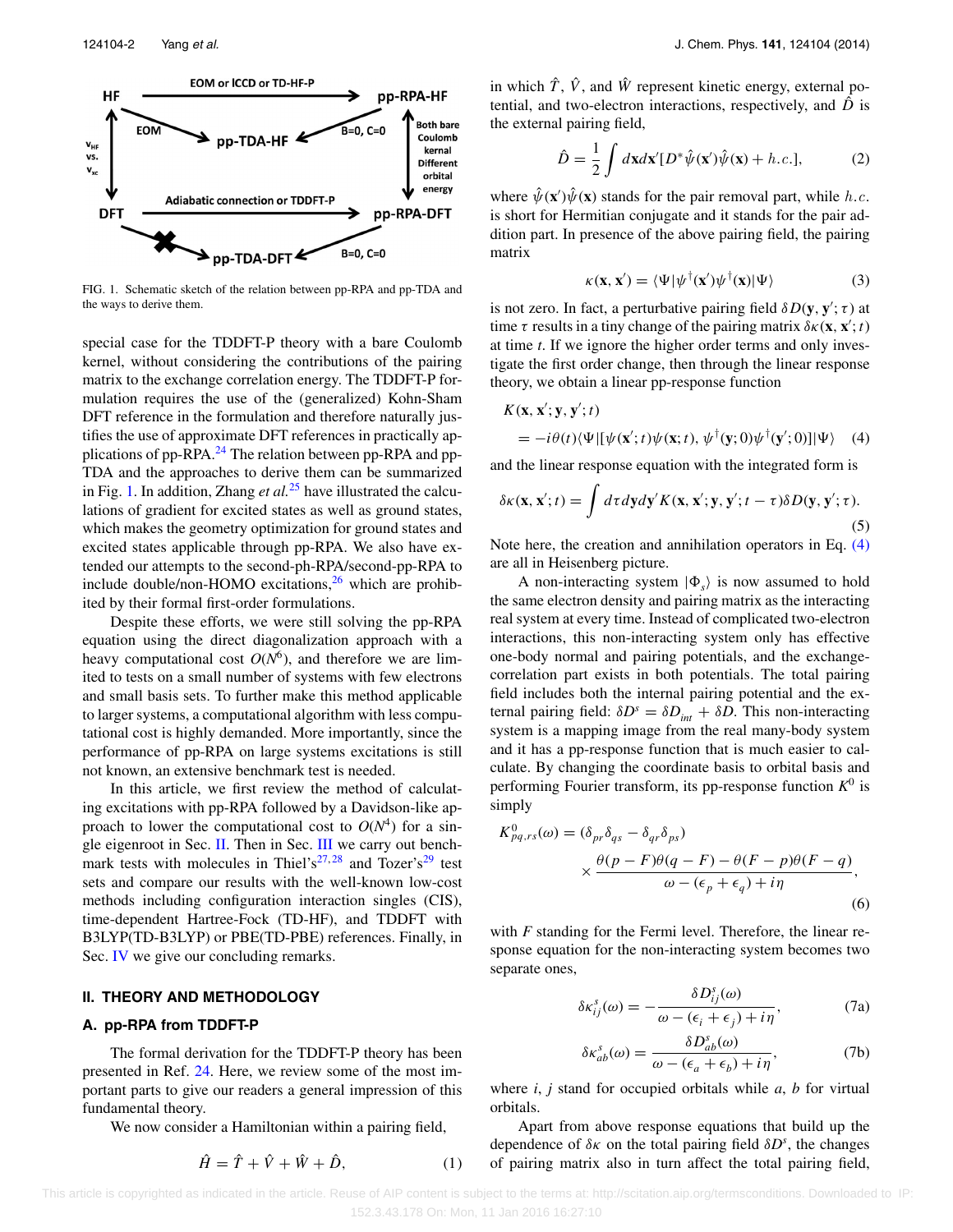or more specifically, the internal mean-field pairing potential *δDint*. We use a response kernel *L* to represent the dependence of  $\delta D_{int}$  on  $\delta \kappa$  and it can be derived that

$$
L_{pq,rs} = \langle pq||rs\rangle + 2 \int d\mathbf{x}_1 d\mathbf{x}_2 d\mathbf{x}'_1 d\mathbf{x}'_2 \phi_p^*(\mathbf{x}_1) \phi_q^*(\mathbf{x}'_1)
$$

$$
\times \left(\frac{\delta^2 E_{xc}[\rho, \kappa]}{\delta \kappa^*(\mathbf{x}_1, \mathbf{x}'_1) \delta \kappa(\mathbf{x}_2, \mathbf{x}'_2)}\right)_{\rho} \phi_r(\mathbf{x}_2) \phi_s(\mathbf{x}'_2), \quad (8)
$$

with

$$
\langle pq||rs\rangle = \langle pq|rs\rangle - \langle pq|sr\rangle \tag{9}
$$

and

$$
\langle pq|rs\rangle = \int d\mathbf{x}d\mathbf{x}' \frac{\phi_p^*(\mathbf{x})\phi_q^*(\mathbf{x}')\phi_r(\mathbf{x})\phi_s(\mathbf{x}')}{|\mathbf{r} - \mathbf{r}'|}.
$$
 (10)

Plug in the response equation and eliminate the internal pairing potential, after some rearrangement, we come to the TDDFT-P equation

<span id="page-3-0"></span>
$$
\begin{bmatrix} \mathbf{A} & \mathbf{B} \\ \mathbf{B}^{\dagger} & \mathbf{C} \end{bmatrix} \begin{bmatrix} \mathbf{X} \\ \mathbf{Y} \end{bmatrix} - \omega \begin{bmatrix} \mathbf{I} & \mathbf{0} \\ \mathbf{0} & -\mathbf{I} \end{bmatrix} \begin{bmatrix} \mathbf{X} \\ \mathbf{Y} \end{bmatrix} = - \begin{bmatrix} \delta \mathbf{D}^{pp} \\ \delta \mathbf{D}^{hh} \end{bmatrix}, \quad (11)
$$

in which

$$
A_{ab,cd} = \delta_{ac}\delta_{bd}(\epsilon_a + \epsilon_b) + L_{ab,cd},\tag{12a}
$$

$$
B_{ab,ij} = L_{ab,ij},\tag{12b}
$$

$$
C_{ij,kl} = -\delta_{ik}\delta_{jl}(\epsilon_i + \epsilon_j) + L_{ij,kl},\tag{12c}
$$

$$
X_{ab} = \delta \kappa_{ab}(\omega),\tag{12d}
$$

$$
Y_{ij} = \delta \kappa_{ij}(\omega),\tag{12e}
$$

$$
[\delta \mathbf{D}^{pp}]_{ab} = \delta D_{ab}(\omega),\tag{12f}
$$

$$
[\delta \mathbf{D}^{hh}]_{ij} = \delta D_{ij}(\omega). \tag{12g}
$$

Note here, we have further simplified the equation by restricting  $a > b$ ,  $c > d$ ,  $i > j$ , and  $k > l$ . In real atomic or molecular systems, we take the limit that the external pairing field **D** goes to 0. Therefore, setting the right-hand side of Eq.  $(11)$  to be zero, we obtain a generalized eigenvalue equation

<span id="page-3-2"></span>
$$
\begin{bmatrix} \mathbf{A} & \mathbf{B} \\ \mathbf{B}^{\dagger} & \mathbf{C} \end{bmatrix} \begin{bmatrix} \mathbf{X} \\ \mathbf{Y} \end{bmatrix} = \omega \begin{bmatrix} \mathbf{I} & \mathbf{0} \\ \mathbf{0} & -\mathbf{I} \end{bmatrix} \begin{bmatrix} \mathbf{X} \\ \mathbf{Y} \end{bmatrix}.
$$
 (13)

Since the response kernel *L* is still not well known, if we simply ignore the exchange-correlation part in *L* in Eq. [\(8\),](#page-3-1) we arrive at the pp-RPA equation, with matrix elements being

$$
A_{ab,cd} = \delta_{ac}\delta_{bd}(\epsilon_a + \epsilon_b) + \langle ab||cd\rangle, \tag{14a}
$$

$$
B_{ab,ij} = \langle ab \mid \mid ij \rangle,\tag{14b}
$$

$$
C_{ij,kl} = -\delta_{ik}\delta_{jl}(\epsilon_i + \epsilon_j) + \langle ij||kl\rangle.
$$
 (14c)

#### **B. A Davidson-like method for pp-RPA**

The dimension of the square matrices **A** and **C** in Eq. [\(13\)](#page-3-2) are  $\frac{N_{vir}(N_{vir}-1)}{2}$  and  $\frac{N_{occ}(N_{occ}-1)}{2}$ , respectively, and the dimension of matrix **B** is  $\frac{N_{vir}(N_{vir}-1)}{2} \times \frac{N_{occ}(N_{occ}-1)}{2}$ . There are totally *Nvir*(*Nvir*−1)+*Nocc* (*Nocc*−1) <sup>2</sup> real eigenroots. Among <span id="page-3-1"></span>them,  $\frac{N_{vir}(N_{vir}-1)}{2}$  eigenvectors normalize to 1, while the rest  $\frac{N_{occ}(N_{occ}-1)}{2}$  normalize to -1

<span id="page-3-6"></span>
$$
X_I^T X_I - Y_I^T Y_I = \pm 1.
$$
 (15)

If a real eigenvector normalizes to 1, it is for a pair addition process and if normalizes to  $-1$ , it is for a pair removal process. When we calculate excitations with pp-RPA, we usually start with a  $(N - 2)$ -electron system and then add two electrons back. Therefore, the eigenvalues of our interests are those lowest ones with normalization to 1.

The time cost for a direct diagonalization approach to solve the pp-RPA equation (Eq.  $(13)$ ) is  $O(N^6)$  and the memory space cost is  $O(N^4)$ , with *N* being the maximum of  $N_{vir}$ and *Nocc*. For problems with small number of electrons and also small basis sets, this direct diagonalization approach is applicable. However, for larger systems, the computational cost significantly increases with more electron numbers and basis functions.

We now use the basic idea behind the Davidson method $30$ to solve the lowest few pair-addition eigenroots for the pp-RPA equation with an  $O(N^4)$  time cost.

We first simplify the notation and write the pp-RPA equation  $(13)$  as

$$
\mathbf{M}\mathbf{u} = \omega \mathbf{W}\mathbf{u},\tag{16}
$$

where **M** is the pp-RPA matrix  $[A, B, B^{\dagger}, C]$  and **W** is the diagonal matrix [**I***,* **0**; **0***,* −**I**]. Suppose for an exact eigenpair  $(\omega_k, \mathbf{u}_k)$ , we approximate it by  $(\tilde{\omega}_k, \tilde{\mathbf{u}}_k)$  such that  $\tilde{\mathbf{u}}_k$  is a linear combination of  $\mathbf{v}_1, \mathbf{v}_2, \ldots, \mathbf{v}_n$ 

$$
\mathbf{u}_{k} \approx \tilde{\mathbf{u}}_{k} = \begin{bmatrix} \mathbf{v}_{1} \mathbf{v}_{2} \cdots \mathbf{v}_{n} \end{bmatrix} \begin{bmatrix} c_{1} \\ c_{2} \\ \vdots \\ c_{n} \end{bmatrix} = \mathbf{V} \mathbf{c}, \quad (17)
$$

where **v**'s are basis vectors and they are orthonormalized with respect to **W**,

$$
\left[\mathbf{V}^T \mathbf{W} \mathbf{V}\right]_{ij} = \delta_{ij} \operatorname{sgn}\left(\mathbf{v}_i^T \mathbf{W} \mathbf{v}_i\right),\tag{18}
$$

and *c*'s are linear combination coefficients. Therefore, the pp-RPA eigenvalue equation can be approximated by

<span id="page-3-4"></span>
$$
MVc = \tilde{\omega}_k WVc.
$$
 (19)

Multiply  $V^T$  to the left, we obtain

$$
\tilde{\mathbf{M}}\mathbf{c} = \tilde{\omega}_k(\mathbf{V}^T \mathbf{W} \mathbf{V})\mathbf{c},\tag{20}
$$

<span id="page-3-3"></span>with

$$
\tilde{\mathbf{M}} = \mathbf{V}^T \mathbf{M} \mathbf{V}.
$$
 (21)

The matrix **M** in Eq. [\(21\)](#page-3-3) has dimension *n*, which is the number of basis vectors and it is usually much smaller than the original matrix **M**. By solving the eigenvalue problem (Eq. [\(20\)\)](#page-3-4), we are able to get the approximated eigenvalue  $\tilde{\omega}_k$ and the coefficients **c**, and therefore the approximated eigenvector  $\tilde{\mathbf{u}}_k$  through Eq. [\(27\).](#page-4-1) To test whether  $\tilde{\mathbf{u}}_k$  is a good approximation, we calculate the residual  $\mathbf{r}_k$ ,

<span id="page-3-5"></span>
$$
\mathbf{r}_k = \mathbf{M}\tilde{\mathbf{u}}_k - \tilde{\omega}_k \mathbf{W}\tilde{\mathbf{u}}_k. \tag{22}
$$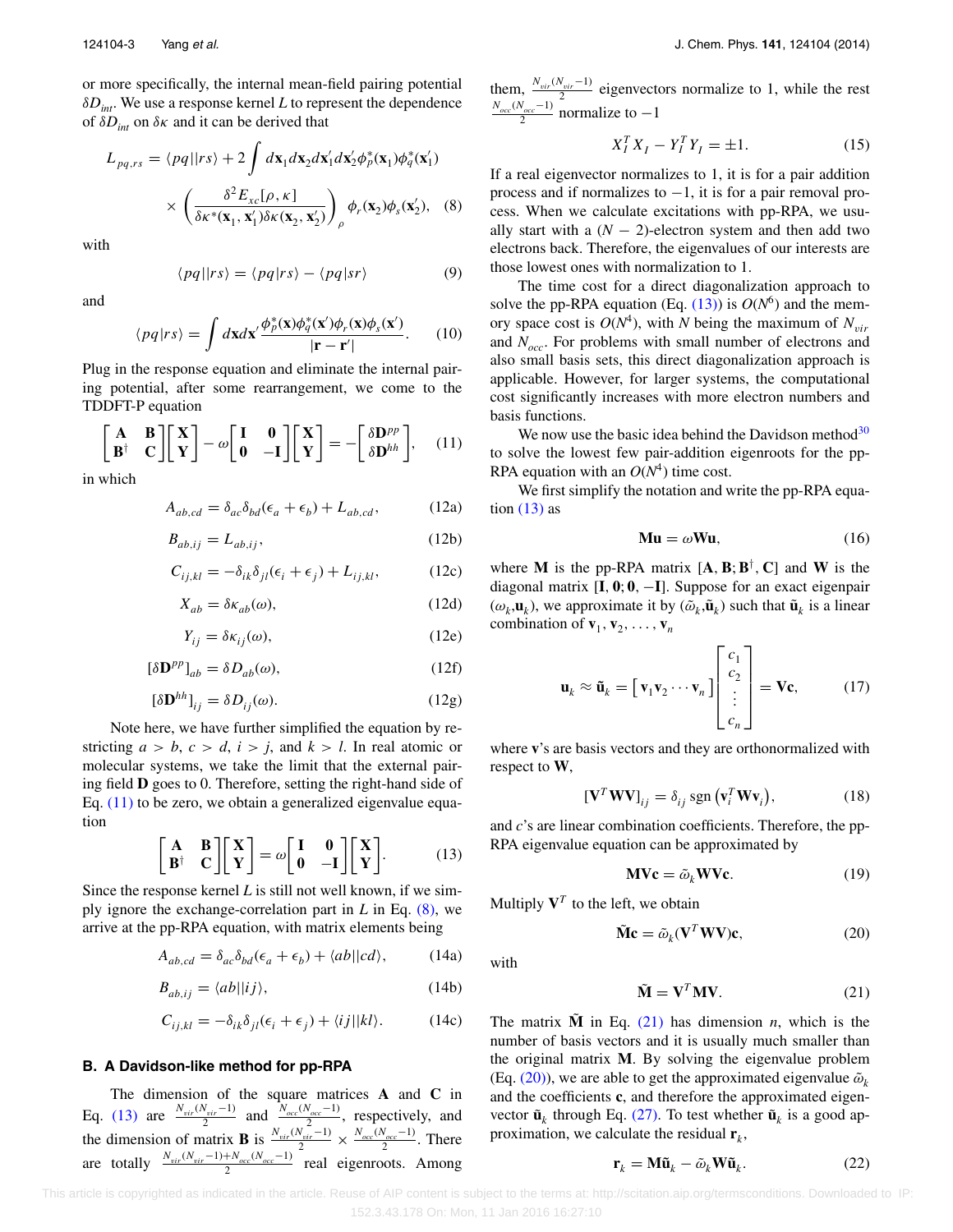If the norm of  $\mathbf{r}_k$  is within a given threshold, we consider the result to be converged, otherwise, we need to expand the basis vector space to help obtain a better approximation.

Suppose the difference between  $\mathbf{u}_k$  and  $\tilde{\mathbf{u}}_k$  is

$$
\mathbf{t} = \mathbf{u}_k - \tilde{\mathbf{u}}_k. \tag{23}
$$

Then the original eigenvalue problem can be written as

$$
M(\tilde{u}_k + t) = \omega_k W(\tilde{u}_k + t),
$$
  
( $M - \omega_k W$ )t = -( $M\tilde{u}_k - \omega_k W\tilde{u}_k$ ). (24)

Assume the approximated eigenvalue  $\tilde{\omega}_k$  is already a good approximation to the real one  $\omega_k$ , we would then need to get **t** by solving (recall the definition of  $\mathbf{r}_k$  in Eq. [\(22\)\)](#page-3-5)

$$
(\mathbf{M} - \tilde{\omega}_k \mathbf{W}) \mathbf{t} = -\mathbf{r}_k. \tag{25}
$$

To strictly solve the difference vector **t**, we need to calculate the inverse of  $\mathbf{M} - \tilde{\omega}_k \mathbf{W}$ , but it is expensive to do so. Fortunately, following Davidson's suggestion, a good preconditioner **P** can be constructed using the diagonal part of **M** and the diagonal metric matrix **W**, since usually, the orbital energy parts in **A** and **C** are much larger than the other matrix elements,

$$
\mathbf{P}_{ij} = \delta_{ij} (\mathbf{M}_{ii} - \tilde{\omega}_k \mathbf{W}_{ii}).
$$
 (26)

The inverse for **P** is easy to calculate and thus the *i*th element for the approximated difference vector **t** is

$$
\mathbf{t}_{i} \approx \Delta \mathbf{u}_{i} = -[\mathbf{P}^{-1} \mathbf{r}_{k}]_{i}
$$

$$
= -\frac{[\mathbf{r}_{k}]_{i}}{\mathbf{M}_{ii} - \tilde{\omega}_{k} \mathbf{W}_{ii}}.
$$
(27)

As a good approximation to **t**, the newly calculated vector  $\Delta$ **u** can be added to the existing basis vector space **V** to help further obtain a better approximation to the exact eigenroot pair until finally converged.

It is worth noting that the way to augment such a basis vector space is not limited to the Davidson approach only. Other methods to expand the subspace, such as the Jacobi-Davidson approach, $31, 32$  $31, 32$  are also applicable. However, because our goal in this work is simply to lower the computational cost to run benchmark tests rather than to carry out a method comparison, we only implemented the original Davidson flavor of this subspace expansion.

#### **C. Detailed work flow**

Now let us present our algorithm with a detailed work flow.

- 1. Perform a self-consistent field (SCF) calculation for the (*N* − 2)-electron system with HF or a chosen DFT functional.
- 2. Generate an initial guess for the basis vector set. Because we aim for the lowest *n* pair addition eigenroots, a good initial guess can be generated by sorting the sum of any two virtual orbital energies  $\varepsilon_{ab} = \varepsilon_a + \varepsilon_b$  and getting the lowest *m* ones ( $m \ge n$ ). Suppose the *l*th lowest value is  $\varepsilon_{cd}$ , then the *l*th initial basis vector elements are

$$
\left[\mathbf{v}_{l}\right]_{pq} = \delta_{cp}\delta_{dq}.\tag{28}
$$

- 3. Calculate matrix-vector product **MV** using the approach in Ref. [33.](#page-10-26) This is one of the most expensive steps in the whole calculation: for each basis vector, the time cost is  $O(N^4)$  and memory cost is  $O(N^2)$ .
- 4. Calculate vector-vector product  $\tilde{\mathbf{M}} = \mathbf{V}^T(\mathbf{M}\mathbf{V})$ . For this step, the time and memory costs are both  $O(N^2)$ .
- 5. Solve the reduced generalized eigenvalue problem (Eq.  $(20)$ ) to obtain approximated eigenvalues  $\tilde{\omega}$  and coefficients **c**. Because the number of basis vectors is much smaller than *N*, the cost in this step is negligible.
- 6. Sort the approximated eigenpairs  $(\tilde{\omega}, \mathbf{Vc})$  and pick up the lowest *n* pair addition ones according to the normalization constraint Eq. [\(15\).](#page-3-6)
- 7. Calculate residual vectors using Eq. [\(22\).](#page-3-5) Note here, instead of calculating  $M\tilde{u}_k = M(Vc)$ , we calculate (**MV**)**c**, in which **MV** is already calculated in step 3. Therefore, the cost is also negligible.
- 8. Calculate the norm of the residual vectors, if all converged, exit. Otherwise, for non-converged roots, calculate the approximated difference vectors  $\Delta$ **u** using Eq. [\(27\).](#page-4-1)
- 9. Orthogonalize  $\Delta$ **u** with respect to **V** using the generalized Gram-Schmidt method. If it is not numerically zero, calculate the self-product with metric **W**. Normalize it and add the to basis space **V**.
- <span id="page-4-1"></span>10. Go back to step 3 and continue the loop.

#### **D. Davidson method for pp-TDA**

The pp-TDA is simply solving the equation

$$
Au = \omega u. \tag{29}
$$

The matrix **A** is a diagonally dominated Hermitian matrix. Therefore, the pp-TDA equation can be solved using the canonical Davidson algorithm.<sup>[30](#page-10-23)</sup>

#### <span id="page-4-0"></span>**III. RESULTS**

We implemented the above Davidson iterative method on the spin-separated and spin-adapted pp-RPA and pp-TDA equations<sup>[18](#page-10-11)</sup> in QM4D package.<sup>[34](#page-10-27)</sup> Then we use it to benchmark excitation energies calculated with pp-RPA and compare with TDDFT results calculated with Gaussian 09.<sup>35</sup> We use molecules with the number of atoms larger than five in Thiel's<sup>[27,](#page-10-20) [28](#page-10-21)</sup> and Tozer's<sup>[29](#page-10-22)</sup> test sets. If a molecule exists in both test sets, we use Thiel's geometry and reference values. Note that most of these test molecules do not contain particularly challenging cases for TDDFT calculations of charge transfer, double and Rydberg excitations, which we have shown pp-RPA can describe well. $^{23}$  In other words, these tests are for the general cases where TDDFT performs well normally.

Limited by the convergence difficulty in the ground state calculations (especially calculations with the PBE functional) for some  $(N - 2)$ -electron systems, we present a relatively complete comparison and discussion with different functionals for 15 molecules with the aug-cc-pVDZ basis set. There are 24 singlet excitations and 19 triplet excitations in this set. For each excitation, we perform pp-RPA and pp-TDA calculations with HF, B3LYP, and PBE references. We also compare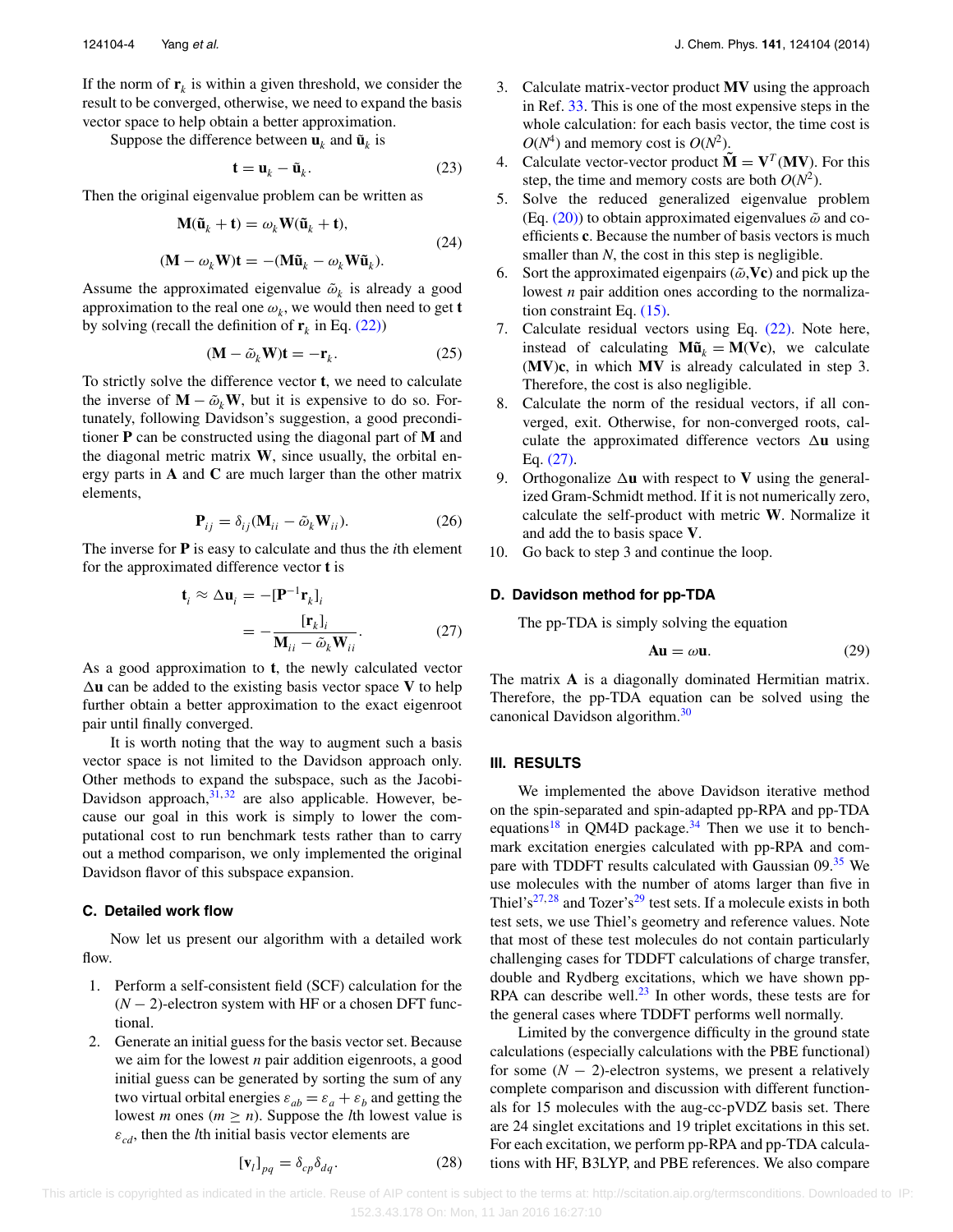these results with the well-known computationally efficient methods including CIS, TD-HF, TD-B3LYP, and TD-PBE in order to further assess the performance for our approaches. For the rest molecules, because the PBE functional cannot converge their  $(N - 2)$ -electron systems and methods with HF references (CIS, TD-HF, pp-RPA-HF) always give unsatisfying results, we only present converged pp-RPA-B3LYP results and compare with TD-B3LYP calculations. Note here, all these excitations chosen are all HOMO excitations or excitations with HOMO excitation characters. HOMO excitations are usually the most important low-lying excitations that are of interest, therefore, although we will miss those pure non-HOMO excitations using the canonical pp-RPA treatment, in general, we only miss a few important low-lying excitations in the systems we tested.

#### **A. Basis set convergence test**

Basis set convergence is tested along the cc-pVXZ series,  $X = D,T,Q$ , as well as the aug-cc-pVXZ series,  $X = D,T$ . The QM4D program uses Cartesian atomic orbitals and removes basis functions with angular momentum higher than "*f*." We choose butadiene and furan as test molecules. For each molecule, two lowest singlet and two lowest triplet excitations are investigated.

The results are shown in Fig. [2.](#page-5-0) Because of a convergence failure, aug-cc-pVTZ results for HF reference are missing. It can be seen that for the two DFT references, the excitation energies decrease from cc-pVDZ to cc-pVQZ. The energies further decrease when it comes to aug-cc-pVDZ. The difference between the results of aug-cc-pVTZ and aug-ccpVDZ are very small ( $\approx$ 0.02 eV). Therefore, we can consider that the excitation energy is already converged for the augcc-pVDZ basis set. Note here, even though cc-pVTZ and ccpVQZ have more contracted Gaussian-type orbitals (CGTOs) than aug-cc-pVDZ, they do not reach the basis set convergence for excitation energies. The reason is that excited states are more diffuse than the ground state and in order to describe a balanced ground state and excited states well, adding diffuse functions is more crucial and more efficient than adding angular-momentum functions. For calculations with HF references, we can observe the similar convergence trend. However, it converges much slower than DFT references. With the aug-cc-pVTZ result missing, we cannot guarantee the augcc-pVDZ result is converged. Judging from the figure, it is very likely that more basis functions are needed considering its slow convergence behavior. Since the aug-cc-pVDZ basis is already converged for DFT references and considering the computational cost, we decide to use aug-cc-pVDZ basis in all the rest calculations, even though we cannot guarantee a convergence with the HF reference.

#### **B. Functional performance**

The calculation results for the 15 molecules are shown in Table [I.](#page-6-0) The pp-RPA with HF references (pp-RPA-HF) accidentally has a 0 eV mean signed error, while the error for (pp-RPA-B3LYP and pp-RPA-PBE) are 0.04 eV and −0.14 eV, respectively. As to the mean absolute error, the errors are 0.92 eV, 0.40 eV, and 0.38 eV, respectively. These numbers mean that for pp-RPA, the calculated results distribute around the benchmark values with very little systematic bias. However,

<span id="page-5-0"></span>

FIG. 2. Basis set convergence test for pp-RPA. All calculations show the lowest two singlet and lowest two triplet excitations. Calculations with B3LYP and PBE references converge fast, with aug-cc-pVDZ showing converged results. Calculations with HF references converge much slower. The importance of diffuse function is also observed in the convergence behavior, with aug-cc-pVDZ basis providing lower excitation energies than cc-pVQZ. (a) Butadiene by pp-RPA-HF, (b) butadiene by pp-RPA-B3LYP, (c) butadiene by pp-RPA-PBE, (d) furan by pp-RPA-HF, (e) furan by pp-RPA-B3LYP, (f) furan by pp-RPA-PBE.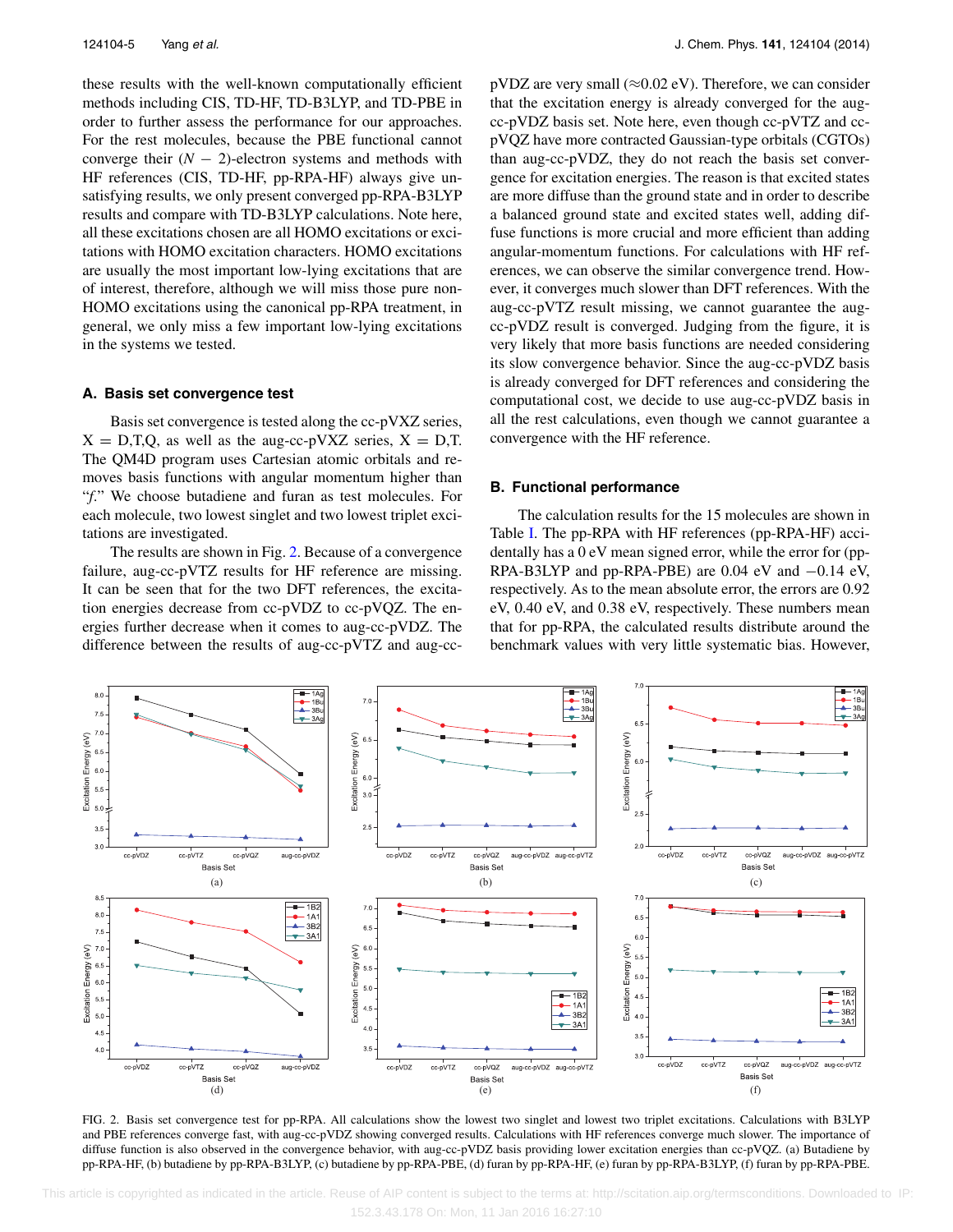<span id="page-6-0"></span>

| Molecule        | Exci                      | Ref  | RPA-HF        | RPA-B3LYP     | RPA-PBE       | TDA-HF        | TDA-B3LYP     | TDA-PBE       | <b>CIS</b>    | TD-HF          | TD-B3LYP      | $TD-PBE$      |
|-----------------|---------------------------|------|---------------|---------------|---------------|---------------|---------------|---------------|---------------|----------------|---------------|---------------|
| Ethene          | ${}^3B_{1u}$              | 4.5  | $3.92(-0.58)$ | $3.62(-0.88)$ | $3.48(-1.02)$ | $3.90(-0.60)$ | $3.58(-0.92)$ | $3.44(-1.06)$ | $3.59(-0.91)$ | $0.74(-3.76)$  | $4.05(-0.45)$ | $4.24(-0.26)$ |
| Ethene          | ${}^{1}B_{1u}$            | 7.8  | $6.26(-1.54)$ | 8.45(0.65)    | 8.85(1.05)    | $6.24(-1.56)$ | 8.45(0.65)    | 8.86(1.06)    | $7.71(-0.09)$ | $7.36(-0.44)$  | $7.38(-0.42)$ | $7.39(-0.41)$ |
| Butadiene       | ${}^3B_u$                 | 3.2  | 3.22(0.02)    | $2.53(-0.67)$ | $2.28(-0.92)$ | $3.11(-0.09)$ | $2.31(-0.89)$ | $2.02(-1.18)$ | $2.63(-0.57)$ | $-2.18(-5.38)$ | $2.79(-0.41)$ | $2.95(-0.25)$ |
| Butadiene       | $^{3}A_{g}$               | 5.08 | 5.60(0.52)    | 6.07(0.99)    | 5.85(0.77)    | 5.49(0.41)    | 5.85(0.77)    | 5.59(0.51)    | $4.33(-0.75)$ | $2.95(-2.13)$  | $4.85(-0.23)$ | $4.99(-0.09)$ |
| Butadiene       | ${}^1B_u$                 | 6.18 | $5.49(-0.69)$ | 6.57(0.39)    | 6.51(0.33)    | $5.38(-0.80)$ | 6.38(0.20)    | 6.28(0.10)    | 6.19(0.01)    | $5.90(-0.28)$  | $5.56(-0.62)$ | $5.44(-0.74)$ |
| Butadiene       | $^{1}A_{g}$               | 6.55 | $5.92(-0.63)$ | $6.44(-0.11)$ | $6.11(-0.44)$ | $5.82(-0.73)$ | $6.30(-0.25)$ | $5.95(-0.60)$ | 7.39(0.84)    | 7.26(0.71)     | $6.49(-0.06)$ | $6.11(-0.44)$ |
| Hexatriene      | $\frac{3}{B_u}$           | 2.4  | 2.59(0.19)    | $1.88(-0.52)$ | $1.61(-0.79)$ | 2.49(0.09)    | $1.68(-0.72)$ | $1.36(-1.04)$ | $2.11(-0.29)$ | $-2.58(-4.98)$ | $2.12(-0.28)$ | $2.28(-0.12)$ |
| Hexatriene      | $^{3}A_{g}$               | 4.15 | 5.20(1.05)    | 4.86(0.71)    | 4.47(0.32)    | 5.10(0.95)    | 4.64(0.49)    | 4.19(0.04)    | $3.57(-0.58)$ | $1.56(-2.60)$  | $3.94(-0.21)$ | $4.04(-0.11)$ |
| Hexatriene      | $^1A_g$                   | 5.09 | 5.42(0.33)    | $4.99(-0.10)$ | $4.49(-0.60)$ | 5.34(0.25)    | $4.86(-0.23)$ | $4.32(-0.77)$ | 6.88(1.79)    | 6.71(1.62)     | 5.50(0.41)    | $5.02(-0.07)$ |
| Hexatriene      | ${}^1B_u$                 | 5.1  | $5.03(-0.07)$ | 5.29(0.19)    | 5.13(0.03)    | $4.94(-0.16)$ | $5.09(-0.01)$ | $4.88(-0.22)$ | 5.33(0.23)    | $5.05(-0.05)$  | $4.60(-0.50)$ | $4.44(-0.66)$ |
| Octetraene      | ${}^3B_u$                 | 2.2  | $2.15(-0.05)$ | $1.49(-0.71)$ | $1.21(-0.99)$ | $2.07(-0.13)$ | $1.31(-0.89)$ | $0.99(-1.21)$ | $1.79(-0.41)$ | $-2.74(-4.94)$ | $1.71(-0.49)$ | $1.87(-0.33)$ |
| Octetraene      | $^{3}A_{g}$               | 3.55 | 4.75(1.20)    | 4.00(0.45)    | 3.57(0.02)    | 4.66(1.11)    | 3.80(0.25)    | $3.30(-0.25)$ | $3.01(-0.54)$ | $-1.12(-4.67)$ | $3.26(-0.29)$ | $3.36(-0.19)$ |
| Octetraene      | $^1A_g$                   | 4.47 | 5.02(0.55)    | $4.08(-0.39)$ | $3.53(-0.94)$ | 4.95(0.48)    | $3.96(-0.51)$ | $3.37(-1.10)$ | 6.39(1.92)    | 6.32(1.85)     | 4.80(0.33)    | $4.17(-0.30)$ |
| Octetraene      | ${}^1B_u$                 | 4.66 | $4.58(-0.08)$ | $4.50(-0.16)$ | $4.29(-0.37)$ | $4.50(-0.16)$ | $4.31(-0.35)$ | $4.05(-0.61)$ | 4.73(0.07)    | $4.47(-0.19)$  | $3.96(-0.70)$ | $3.78(-0.88)$ |
| Decapentaene    | ${}^1B_u$                 | 4.27 | 4.69(0.42)    | 4.60(0.33)    | 4.40(0.13)    | 4.61(0.34)    | 4.40(0.13)    | $4.13(-0.14)$ | 4.88(0.61)    | 4.63(0.36)     | $4.07(-0.20)$ | $3.86(-0.41)$ |
| Cyclopropene    | $3B_2$                    | 4.34 | $4.22(-0.12)$ | $4.08(-0.26)$ | $3.91(-0.43)$ | $4.14(-0.20)$ | $3.89(-0.45)$ | $3.66(-0.68)$ | $3.46(-0.88)$ | $0.67(-3.67)$  | $3.70(-0.64)$ | $3.79(-0.55)$ |
| Cyclopropene    | ${}^1B_2$                 | 7.06 | $5.87(-1.19)$ | 7.29(0.23)    | 7.31(0.25)    | $5.80(-1.26)$ | 7.12(0.06)    | 8.15(1.09)    | $6.67(-0.39)$ | $6.40(-0.66)$  | $6.09(-0.97)$ | $5.91(-1.15)$ |
| Cyclopentadiene | $3B_2$                    | 3.25 | $3.12(-0.13)$ | $2.66(-0.59)$ | $2.53(-0.72)$ | $3.03(-0.22)$ | $2.48(-0.77)$ | $2.31(-0.94)$ | $2.49(-0.76)$ | $-2.06(-5.31)$ | $2.74(-0.51)$ | $2.91(-0.34)$ |
| Cyclopentadiene | $A_1$                     | 5.09 | 5.45(0.36)    | 5.33(0.24)    | $5.07(-0.02)$ | 5.36(0.27)    | 5.15(0.06)    | $4.86(-0.23)$ | $4.29(-0.80)$ | $2.94(-2.15)$  | $4.75(-0.34)$ | $4.87(-0.22)$ |
| Cyclopentadiene | $\overline{B_2}$          | 5.55 | $5.16(-0.39)$ | $5.46(-0.09)$ | $5.45(-0.10)$ | $5.07(-0.48)$ | $5.31(-0.24)$ | $5.26(-0.29)$ | $5.43(-0.12)$ | $5.12(-0.43)$  | $4.95(-0.60)$ | $4.88(-0.67)$ |
| Cyclopentadiene | $^{1}\underline{A_1}$     | 6.31 | $6.01(-0.30)$ | 6.42(0.11)    | $6.16(-0.15)$ | $5.94(-0.37)$ | 6.33(0.02)    | $6.05(-0.26)$ | 7.87(1.56)    | 7.78(1.47)     | 6.40(0.09)    | $5.78(-0.53)$ |
| Norbornadiene   | $\frac{1}{3A_2}$          | 3.72 | 3.77(0.05)    | $3.68(-0.04)$ | $3.58(-0.14)$ | $3.57(-0.15)$ | $3.36(-0.36)$ | $3.20(-0.52)$ | $2.87(-0.85)$ | $-1.48(-5.20)$ | $3.10(-0.62)$ | $3.16(-0.56)$ |
| Norbornadiene   |                           | 4.16 | 4.49(0.33)    | 4.76(0.60)    | 4.51(0.35)    | 4.28(0.12)    | 4.41(0.25)    | $4.11(-0.05)$ | $3.27(-0.89)$ | $-1.32(-5.48)$ | $3.63(-0.53)$ | $3.78(-0.38)$ |
| Norbornadiene   | $\frac{{}^3B_2}{{}^1A_2}$ | 5.34 | $3.95(-1.39)$ | 5.36(0.02)    | 5.34(0.00)    | $3.75(-1.59)$ | $5.05(-0.29)$ | $4.99(-0.35)$ | 5.53(0.19)    | $5.30(-0.04)$  | $4.70(-0.64)$ | $4.40(-0.94)$ |
| Norbornadiene   | ${}^1B_2$                 | 6.11 | $4.58(-1.53)$ | 6.84(0.73)    | 6.99(0.88)    | $4.38(-1.73)$ | 6.51(0.40)    | 6.64(0.53)    | 7.02(0.91)    | 6.81(0.70)     | $5.28(-0.83)$ | $4.94(-1.17)$ |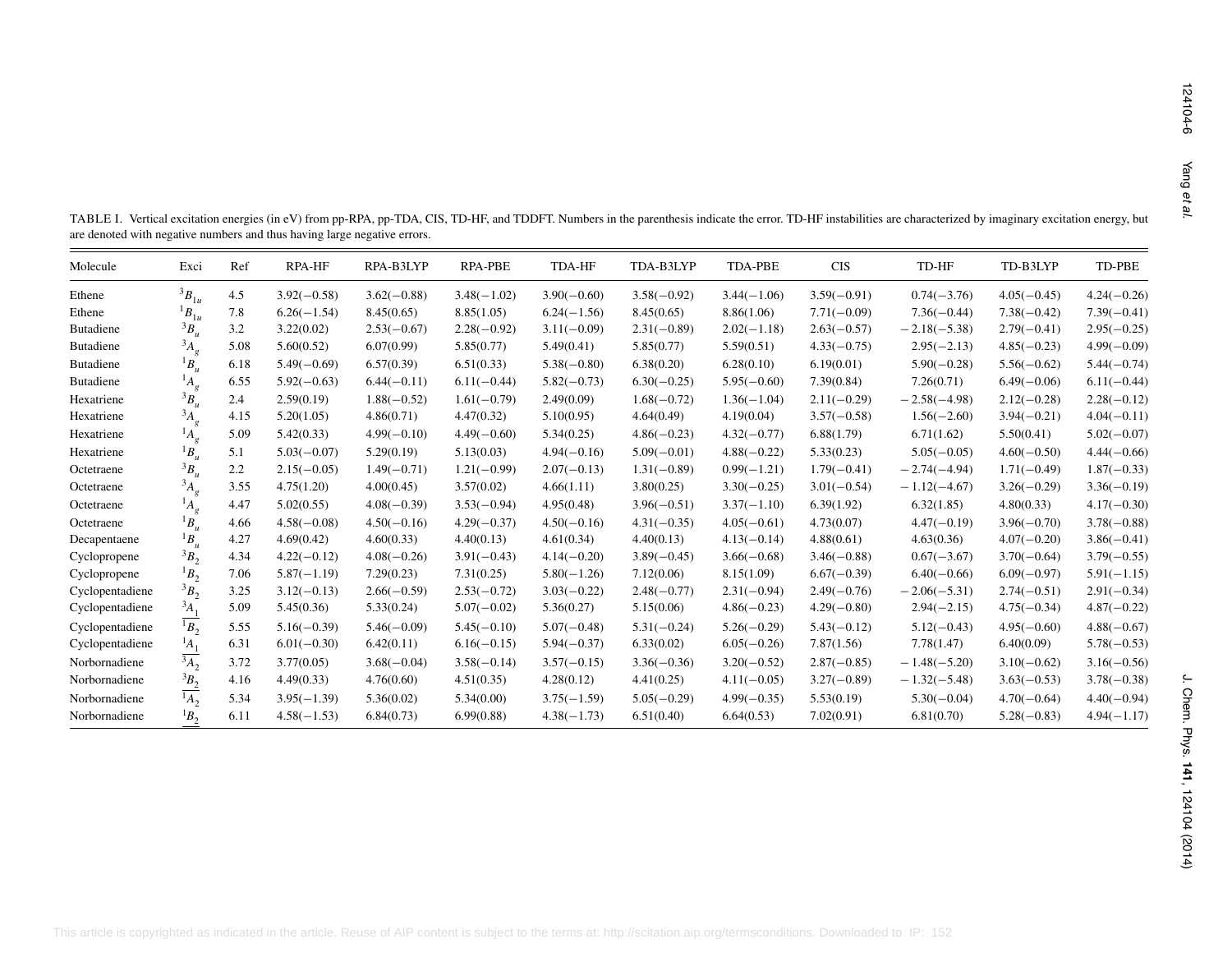| Molecule        | Exci               | Ref        | RPA-HF        | RPA-B3LYP     | RPA-PBE       | TDA-HF        | TDA-B3LYP     | TDA-PBE       | $\rm CIS$     | TD-HF          | TD-B3LYP      | TD-PBE        |
|-----------------|--------------------|------------|---------------|---------------|---------------|---------------|---------------|---------------|---------------|----------------|---------------|---------------|
| Furan           | $3B_2$             | 4.17       | $3.82(-0.35)$ | $3.49(-0.68)$ | $3.37(-0.80)$ | $3.74(-0.43)$ | $3.33(-0.84)$ | $3.17(-1.00)$ | $3.28(-0.89)$ | $-1.14(-5.31)$ | $3.70(-0.47)$ | $3.89(-0.28)$ |
| Furan           | $A_1$              | 5.48       | 5.79(0.31)    | $5.37(-0.11)$ | $5.12(-0.36)$ | 5.71(0.23)    | $5.22(-0.26)$ | $4.93(-0.55)$ | $4.87(-0.61)$ | $4.07(-1.41)$  | $5.18(-0.30)$ | $5.25(-0.23)$ |
| Furan           | $\overline{B_2}$   | 6.32       | $5.08(-1.24)$ | 6.57(0.25)    | 6.58(0.26)    | $5.00(-1.32)$ | 6.42(0.10)    | 6.40(0.08)    | $6.28(-0.04)$ | $5.97(-0.35)$  | $5.93(-0.39)$ | $5.88(-0.44)$ |
| Furan           | $^{1}A_{1}$        | 6.57       | 6.61(0.04)    | 6.88(0.31)    | 6.65(0.08)    | $6.54(-0.03)$ | 6.80(0.23)    | $6.56(-0.01)$ | 7.89(1.32)    | 7.77(1.20)     | 6.58(0.01)    | $6.28(-0.29)$ |
| Pridazine       | $\overline{^1B_1}$ | 3.78       | $1.51(-2.27)$ | $2.68(-1.10)$ | $2.91(-0.87)$ | $1.27(-2.51)$ | $2.33(-1.45)$ | $2.50(-1.28)$ | 4.93(1.15)    | 4.72(0.94)     | $3.60(-0.18)$ | $3.15(-0.63)$ |
| Pridazine       | $^{1}A_{2}$        | 4.32       | $2.91(-1.41)$ | $3.41(-0.91)$ | $3.48(-0.84)$ | $2.60(-1.72)$ | $2.90(-1.42)$ | $2.91(-1.41)$ | 6.13(1.81)    | 5.95(1.63)     | $4.20(-0.12)$ | $3.53(-0.79)$ |
| s-tetrazine     | $3B_{3u}$          | 1.89       | 3.28(1.39)    | 2.19(0.30)    | $1.86(-0.03)$ | 2.94(1.05)    | $1.64(-0.25)$ | $1.24(-0.65)$ | 2.40(0.51)    | 1.89(0.00)     | $1.47(-0.42)$ | $1.15(-0.74)$ |
| s-tetrazine     | ${}^3A_u$          | 3.52       | 5.38(1.86)    | 3.67(0.15)    | $3.16(-0.36)$ | 4.91(1.39)    | $2.91(-0.61)$ | $2.30(-1.22)$ | 4.67(1.15)    | 4.38(0.86)     | $3.15(-0.37)$ | $2.54(-0.98)$ |
| s-tetrazine     | ${}^{1}B_{3u}$     | 2.24       | 3.78(1.54)    | 2.73(0.49)    | 2.41(0.17)    | 3.53(1.29)    | 2.33(0.09)    | $1.96(-0.28)$ | 3.54(1.30)    | 3.32(1.08)     | 2.27(0.03)    | $1.85(-0.39)$ |
| s-tetrazine     | $^{1}A_{u}$        | 3.48       | 5.59(2.11)    | 3.91(0.43)    | $3.40(-0.08)$ | 5.13(1.65)    | $3.18(-0.30)$ | $2.58(-0.90)$ | 5.71(2.23)    | 5.55(2.07)     | 3.54(0.06)    | $2.87(-0.61)$ |
| Formaldehyde    | $3A_2$             | 3.5        | $1.65(-1.85)$ | $3.15(-0.35)$ | $3.40(-0.10)$ | $1.53(-1.97)$ | $2.85(-0.65)$ | $3.04(-0.46)$ | 3.67(0.17)    | $3.34(-0.16)$  | $3.10(-0.40)$ | $2.97(-0.53)$ |
| Formaldehyde    | $^{1}A_{2}$        | 3.88       | $2.00(-1.88)$ | $3.68(-0.20)$ | 3.97(0.09)    | $1.88(-2.00)$ | $3.43(-0.45)$ | $3.68(-0.20)$ | 4.49(0.61)    | 4.31(0.43)     | $3.83(-0.05)$ | $3.71(-0.17)$ |
| Acetone         | $\overline{A_2}$   | 4.05       | $3.10(-0.95)$ | 4.13(0.08)    | 4.24(0.19)    | $2.92(-1.13)$ | $3.78(-0.27)$ | $3.83(-0.22)$ | 4.42(0.37)    | 4.13(0.08)     | $3.68(-0.37)$ | $3.52(-0.53)$ |
| Acetone         | $^{1}A_{2}$        | 4.4        | $3.38(-1.02)$ | 4.56(0.16)    | 4.66(0.26)    | $3.20(-1.20)$ | $4.25(-0.15)$ | $4.31(-0.09)$ | 5.15(0.75)    | 4.98(0.58)     | $4.31(-0.09)$ | $4.14(-0.26)$ |
| Benzoquinone    | $^3B_{1g}$         | 2.51       | 4.74(2.23)    | 2.93(0.42)    | $2.44(-0.07)$ | 4.07(1.56)    | $2.05(-0.46)$ | $1.53(-0.98)$ | 3.31(0.80)    | 3.01(0.50)     | $1.93(-0.58)$ | $1.42(-1.09)$ |
| Benzoquinone    | $^1B_{1g}$         | 2.78       | 4.98(2.20)    | 3.14(0.36)    | $2.65(-0.13)$ | 4.36(1.58)    | $2.36(-0.42)$ | $1.85(-0.93)$ | 4.00(1.22)    | 3.84(1.06)     | $2.43(-0.35)$ | $1.87(-0.91)$ |
| <b>DMABN</b>    | $\overline{A_1}$   | 4.56       | 6.14(1.58)    | 4.96(0.40)    | 4.56(0.00)    | 6.04(1.48)    | 4.70(0.14)    | $3.90(-0.66)$ | 5.45(0.89)    | 5.16(0.60)     | $4.52(-0.04)$ | $4.19(-0.37)$ |
| <b>DMABN</b>    | ${}^1B_1$          | 4.25       | 5.68(1.43)    | 4.68(0.43)    | $4.24(-0.01)$ | 5.58(1.33)    | 4.42(0.17)    | $4.21(-0.04)$ | 5.54(1.29)    | 5.35(1.10)     | 4.39(0.14)    | $3.97(-0.28)$ |
| Total           |                    | MSE        | 0.00          | 0.04          | $-0.14$       | $-0.16$       | $-0.24$       | $-0.44$       | 0.31          | $-0.95$        | $-0.32$       | $-0.49$       |
| Total           |                    | <b>MAE</b> | 0.92          | 0.40          | 0.38          | 0.89          | 0.43          | 0.60          | 0.79          | 1.82           | 0.37          | 0.49          |
| <b>Singlets</b> |                    | <b>MSE</b> | $-0.23$       | 0.10          | $-0.04$       | $-0.38$       | $-0.16$       | $-0.30$       | 0.84          | 0.62           | $-0.24$       | $-0.56$       |
| Singlets        |                    | <b>MAE</b> | 1.08          | 0.36          | 0.34          | 1.08          | 0.34          | 0.54          | 0.89          | 0.83           | 0.33          | 0.56          |
| Triplets        |                    | <b>MSE</b> | 0.29          | $-0.05$       | $-0.27$       | 0.12          | $-0.34$       | $-0.62$       | $-0.36$       | $-2.93$        | $-0.42$       | $-0.41$       |
| Triplets        |                    | <b>MAE</b> | 0.71          | 0.46          | 0.44          | 0.64          | 0.54          | 0.67          | 0.67          | 3.08           | 0.42          | 0.41          |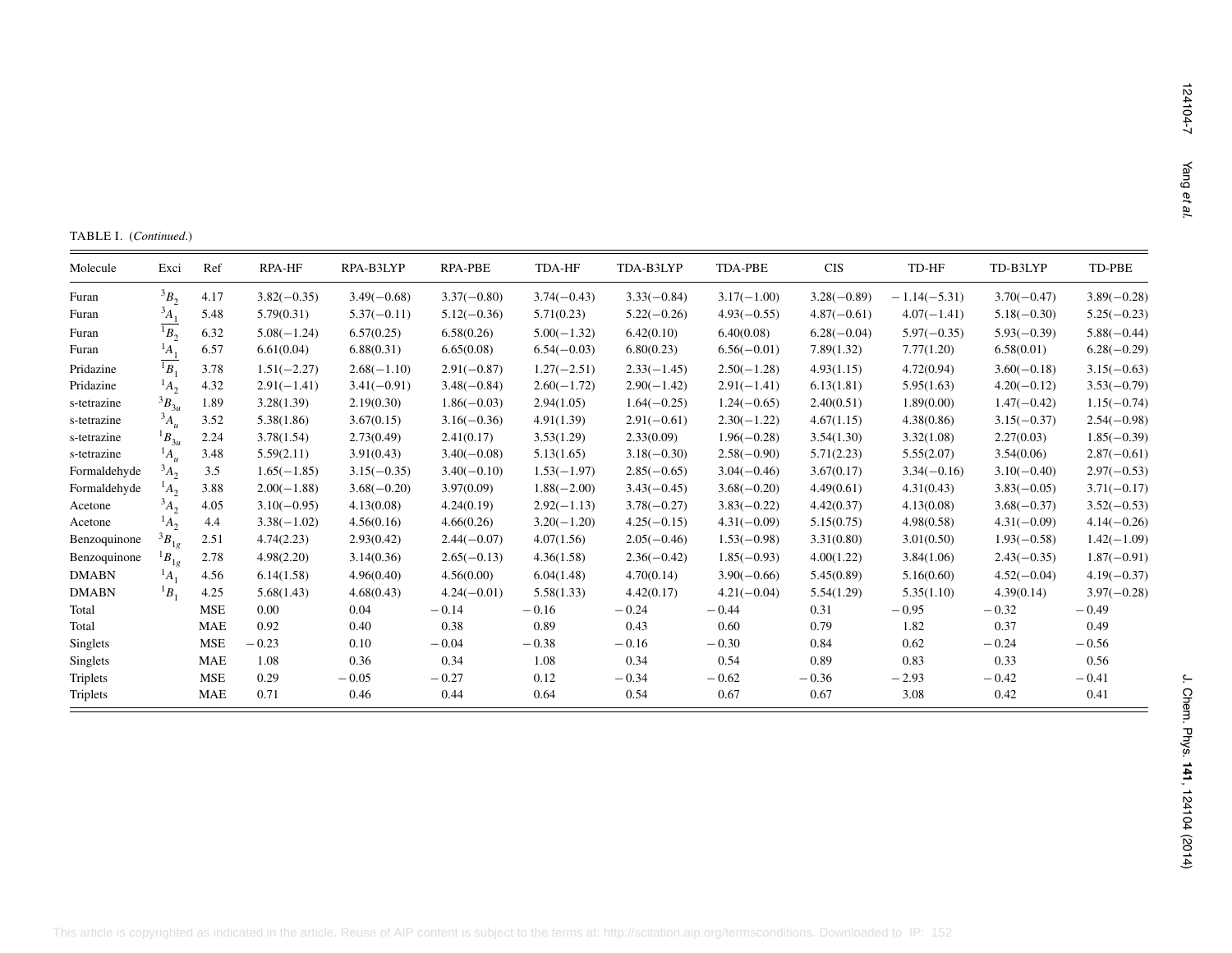when we look at the mean absolute error, pp-RPA-HF has such a large one that even doubles those of pp-RPA-B3LYP or pp-RPA-PBE. Therefore, pp-RPA-HF is not as accurate as pp-RPA-DFT to treat lowest few single excitations. Moreover, when we analyse data from pp-RPA-HF, it happens in many cases that there lie many excitations with incorrect symmetry below the targeted excitations. This also happens sometimes in TD-HF or CIS calculations, which might result from the problem with HF references. For pp-RPA-B3LYP and pp-RPA-PBE, the mean absolute errors are much smaller which means that they are much more accurate. The excitation spectrum is also clean without inserted wrong symmetry states and makes it easier to analyze for these DFT references.

#### **C. pp-RPA vs pp-TDA**

Unlike the results we observed for small molecules, in large systems, there is relatively a larger difference between pp-RPA and pp-TDA. The excitation energies calculated from pp-TDA is always lower than its corresponding pp-RPA. Therefore, the mean signed error shifted from close to zero to  $-0.16$  eV  $\sim$   $-0.44$  eV depending on the reference that is chosen. Even with such a shift, the mean absolute error does not change much for HF reference or B3LYP reference. However, for pp-TDA-PBE, both the mean signed error and mean absolute error are much larger than pp-RPA-PBE. These suggest that pp-TDA gives excitation energies slightly lower than pp-RPA and its performance is similar or slightly worse than pp-RPA. This observation is very different from TDDFT, where TDA results are often better than RPA results.

## **D. Comparison with conventional computationally efficient methods**

We presented CIS, TD-HF, TD-B3LYP, TD-PBE results in the last four columns of Table [I.](#page-6-0) It can be seen that CIS overestimates excitation energies. Among all the tested methods, TD-HF is the only one that has stability issues: instead of real ones, the excitation energies are imaginary (shown with negative numbers in the table). When we calculate the error for TD-HF, we use the negative numbers as a punishment for instability issue. Therefore, for TD-HF there is a large negative signed error and large mean absolute error. For TD-B3LYP and TD-PBE, they mostly underestimate excitation energies with negative mean signed errors. Compare CIS and pp-RPA-HF, TD-B3LYP and pp-RPA-B3LYP, TD-PBE and pp-RPA-PBE, we can see the mean absolute errors are very similar in each comparison group, which suggests that our pp-RPA methods are comparable to the convention CIS and TDDFT methods for large molecules.

#### **E. Singlets vs triplets**

We investigated the error for the singlet excitation group and the triplet excitation group. For pp-RPA-HF and pp-TDA-HF, the singlet excitations have negative errors while triplet excitations have positive errors, and triplets excitations have slightly smaller mean absolute error. For the two DFT references, the results are opposite: triplet excitations have more negative errors and larger mean absolute errors. Therefore, singlet excitations are better described by pp-RPA with DFT references. A B3LYP example is shown in Fig. [3.](#page-8-0)

## **F. Non-HOMO excitations**

It had been our concern for the pp-RPA and pp-TDA methods because within our regular treatment, non-HOMO excitations cannot be captured. When the molecule gets larger, the non-HOMO excitations might play a more important role. However, according to the large systems we investigated, the lowest few excitations very commonly have some HOMO excitation characters. To our surprise, even if the HOMO excitation contribution is as small as half in a TDDFT calculation, our approach still can capture that state well with

<span id="page-8-0"></span>

FIG. 3. Error distributions for pp-RPA-B3LYP, pp-TDA-B3LYP, and TD-B3LYP for (a) singlet and (b) triplet excitations. It can be observed that (1) pp-RPA has nearly even distribution around the zero line with no systematic error, while TD-B3LYP tends to underestimate excitations; (2) pp-TDA excitations are lower than pp-RPA with slightly larger error; (3) for the pp- methods, most singlet excitations' errors are within −0.5 eV to 0.5 eV, they are much better described than triplet excitations with error distributed between −1 eV and 1 eV.

 This article is copyrighted as indicated in the article. Reuse of AIP content is subject to the terms at: http://scitation.aip.org/termsconditions. Downloaded to IP: 152.3.43.178 On: Mon, 11 Jan 2016 16:27:10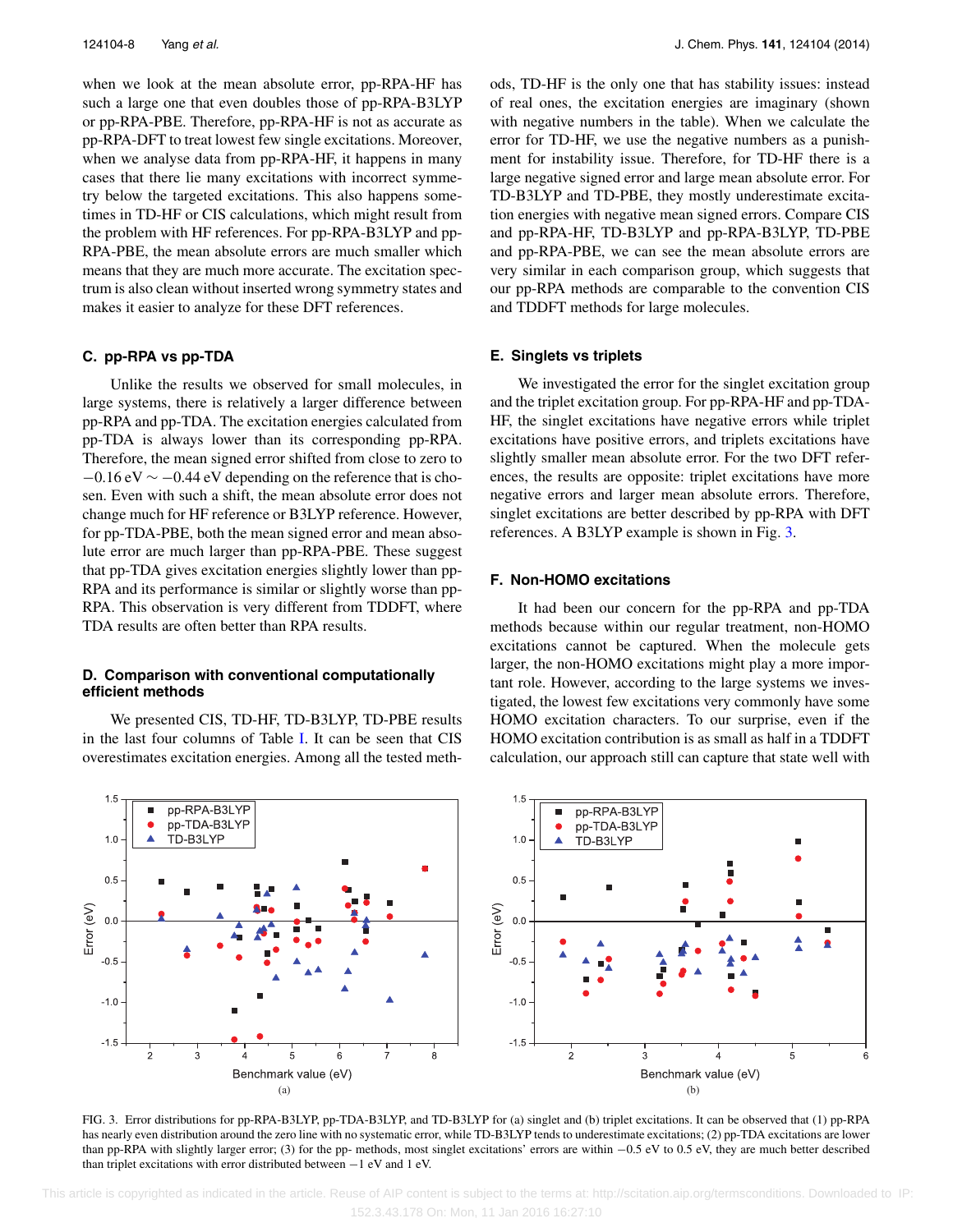a reasonably good excitation energy. These excitations with significant non-HOMO excitation characters are marked with underlines in Table [I.](#page-6-0) This phenomenon is very similar to double excitations for TDDFT: although TDDFT cannot capture pure double excitations, it can accurately predict the excitation energies for many excitations with both double and single excitation characters.<sup>[36](#page-10-29)</sup> Therefore, even though our methods with regular treatments cannot capture those excitations with almost pure non-HOMO excitation characters, they are reliable in predicting most of the low-lying excitations with some HOMO-excitations characters. Note there is another way to capture non-HOMO excitations with pp-RPA: we can use the non-ground state of  $(N - 2)$ -electron systems as the reference, somewhat like the use of  $HF^*$  in our previous work.<sup>[23](#page-10-16)</sup>

#### **G. Molecules with N−2 convergence difficulties**

The starting points for pp-RPA calculations are converged (*N* − 2)-electron systems. Most systems of interest are closed-shell systems, therefore, the corresponding  $(N - 2)$ electron systems sometimes show diradical nature if HOMO

<span id="page-9-1"></span>TABLE II. Vertical excitation energies (in eV) from pp-RPA-B3LYP and TD-B3LYP. Numbers in the parenthesis indicate the error. Only B3LYP results are reported for the following molecules because PBE cannot converge their corresponding  $(N - 2)$ -electron systems.

| Molecule        | Exci        | Ref  | RPA-B3LYP     | TD-B3LYP      |
|-----------------|-------------|------|---------------|---------------|
| Pyrrole         | ${}^3B_2$   | 4.48 | $3.79(-0.69)$ | $4.07(-0.41)$ |
| Pyrrole         | $3A_1$      | 5.51 | $5.28(-0.23)$ | $5.22(-0.29)$ |
| Pyrrole         | $^{1}A_{1}$ | 6.37 | 6.69(0.32)    | $6.33(-0.04)$ |
| Pyrrole         | ${}^1B_2$   | 6.57 | 6.80(0.23)    | $5.98(-0.59)$ |
| Imidazole       | $^3A'$      | 4.69 | $3.94(-0.75)$ | $4.24(-0.45)$ |
| Imidazole       | $^3A'$      | 5.79 | $5.14(-0.65)$ | $5.35(-0.44)$ |
| Imidazole       | $^{1}A'$    | 6.19 | 6.54(0.35)    | $6.16(-0.04)$ |
| Imidazole       | $^{1}A'$    | 6.93 | 7.27(0.34)    | $6.35(-0.58)$ |
| Pyridine        | $3A_1$      | 4.06 | $4.01(-0.05)$ | $3.91(-0.15)$ |
| Pyridine        | ${}^3B_2$   | 4.64 | $3.95(-0.69)$ | $4.46(-0.18)$ |
| Pyridine        | ${}^1B_2$   | 4.85 | 6.00(1.15)    | 5.45(0.60)    |
| Pyridine        | $^{1}A_{1}$ | 6.26 | 6.97(0.71)    | $6.19(-0.07)$ |
| Pyrazine        | $^1B_{3u}$  | 3.95 | 4.41(0.46)    | $3.93(-0.02)$ |
| Pyrazine        | $^1A_u$     | 4.81 | 5.15(0.34)    | $4.69(-0.12)$ |
| Pyrimidine      | $^1B_1$     | 4.55 | $4.32(-0.23)$ | $4.25(-0.30)$ |
| Pyrimidine      | $^{1}A_{2}$ | 4.91 | $4.84(-0.07)$ | $4.60(-0.31)$ |
| Formamide       | $^3A'$      | 5.74 | $4.39(-1.35)$ | $5.10(-0.64)$ |
| Formamide       | $^{1}A'$    | 7.39 | 8.21(0.82)    | 7.53(0.14)    |
| Acetamide       | $^3A'$      | 5.88 | $5.49(-0.39)$ | $5.25(-0.63)$ |
| Acetamide       | $^1A'$      | 7.27 | $6.68(-0.59)$ | $7.10(-0.17)$ |
| Propanamide     | $^3A'$      | 5.9  | 6.47(0.57)    | $5.27(-0.63)$ |
| Propanamide     | $^{1}A'$    | 7.2  | 7.33(0.13)    | $7.00(-0.20)$ |
| Cytosine        | $^1A'$      | 4.66 | 4.74(0.08)    | $4.59(-0.07)$ |
| Thymine         | $^{1}A'$    | 5.2  | 5.57(0.37)    | $4.89(-0.31)$ |
| Uracil          | $^{1}A'$    | 5.35 | 5.90(0.55)    | $5.08(-0.27)$ |
| Adenine         | $^{1}A'$    | 5.25 | $5.16(-0.09)$ | $4.91(-0.34)$ |
| N-phenylpyrrole | ${}^1B_2$   | 4.85 | $4.83(-0.02)$ | $4.51(-0.34)$ |
| N-phenylpyrrole | $^{1}A_{1}$ | 5.13 | 5.23(0.10)    | $4.57(-0.56)$ |
| N-phenylpyrrole | $^{1}A_{1}$ | 5.94 | 6.19(0.25)    | $4.87(-1.07)$ |
| <b>MSE</b>      |             |      | 0.03          | $-0.29$       |
| <b>MAE</b>      |             |      | 0.43          | 0.34          |

and HOMO-1 orbitals are very close. This diradical nature makes it difficult to converge  $(N - 2)$ -electron systems.

One extreme case is molecules with high symmetry. If HOMO and HOMO-1 happen to be degenerate, then the (*N* − 2) SCF calculation will be difficult. Even if in some cases the convergence can be reached, the orbital degenerate symmetry is not conserved. This category includes molecules such as benzene and triazine. For them, we still cannot solve the problem gracefully with the current approach. However, fortunately, these high degenerated cases are rare, especially in large molecules.

There are also some molecules without high symmetry but with  $(N - 2)$  convergence difficulties. This often happens with the PBE functional. However, when some Hartree-Fock exchange is present, which expands the HOMO-LUMO gap, SCF convergence is easier to be reached. In Table  $II$ , we show these molecules that cannot be converged with PBE functional but can be converged with B3LYP functional. It can be seen that in this set, pp-RPA-B3LYP still has small mean signed error and TD-B3LYP has a negative error. As to the absolute error, pp-RPA-B3LYP is 0.03 eV larger than the set in Table [I](#page-6-0) while TD-B3LYP is 0.03 eV smaller which means pp-RPA does not perform as well as TD-B3LYP in this set. This relatively large error for pp-RPA might be related to the  $(N -$ 2)-electron system: PBE cannot converge, therefore, we anticipate the converged B3LYP results might also be not good enough. However, the 0.43 eV mean absolute error for pp-RPA-B3LYP is acceptable although it is larger than 0.34 eV for TD-B3LYP.

#### <span id="page-9-0"></span>**IV. CONCLUSIONS**

We derived and implemented a Davidson algorithm for pp-RPA. The formal scaling is reduced to  $O(N^4)$ , which makes it possible to be applied to larger systems. We used this algorithm and carried out benchmark tests on pp-RPA and pp-TDA on HF, B3LYP, and PBE references. Despite some convergence problems with  $(N - 2)$ -electron systems, we are able to accurately capture lowest few excitations for systems with converged SCF calculations. Among them, DFT references have better performance with both clean ordered spectrum and accurate excitation energies. Excitations calculated from pp-TDA are lower than pp-RPA. Compared to TDDFT, there is no systematic bias for pp-RPA with the mean signed error close to zero. The mean absolute error with B3LYP or PBE references is similar to that of TDDFT, which suggests the pp-RPA is a comparable method to TDDFT for the test molecules. Moreover, despite some concerns for non-HOMO excitations, in many cases, excitations with relatively large non-HOMO excitation contributions are also well described in terms of the excitation energy, as long as there is also a considerably amount of HOMO excitation contribution. Therefore, the pp-RPA is also a reliable method to solve the lowest few excitations problems in large systems and it can potentially be a good alternative to TDDFT methods when TDDFT faces significant challenges, as in the case of charge transfer, double and Rydberg excitations.<sup>23</sup>